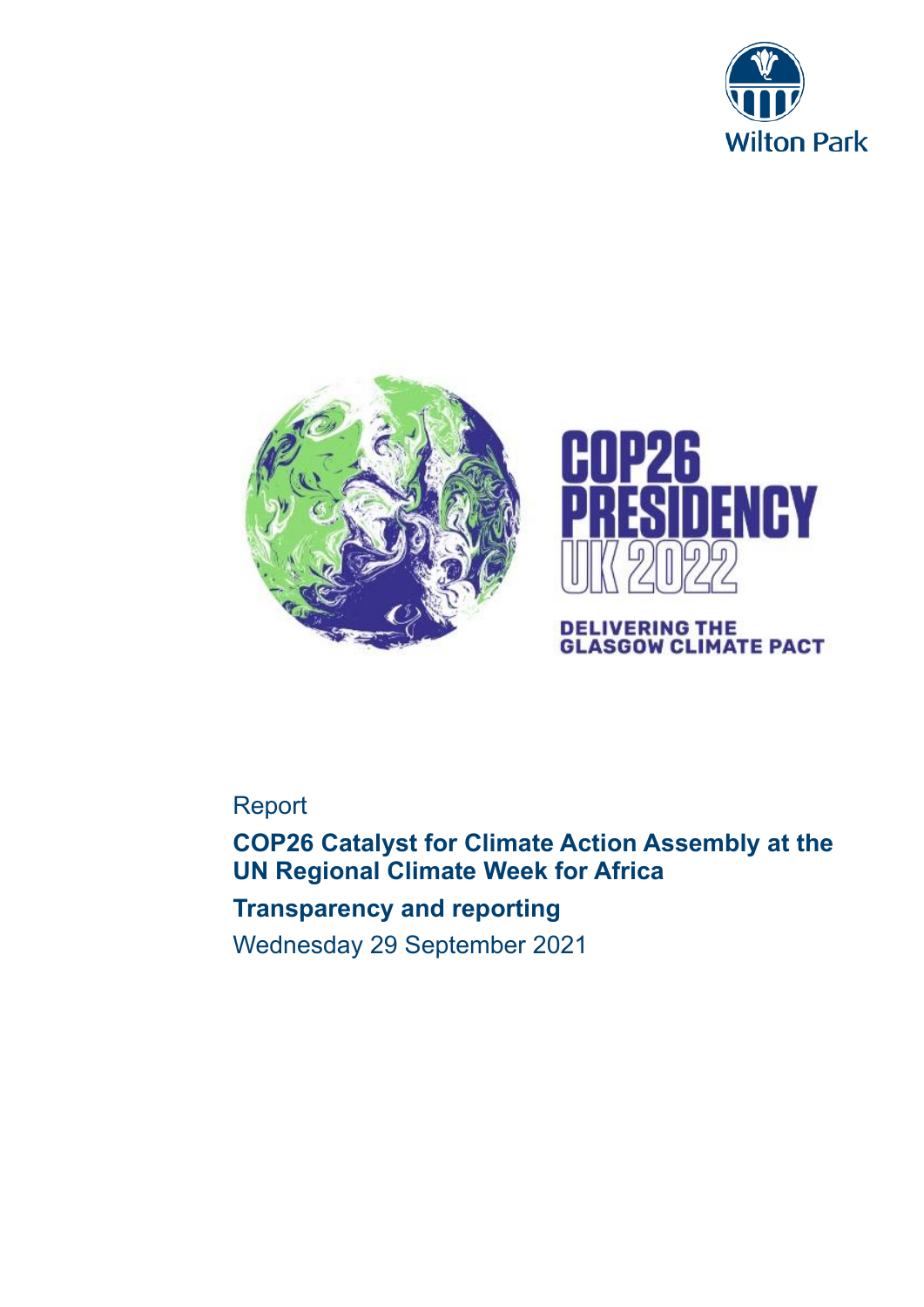

## Report

# **COP26 Catalyst for Climate Action Assembly at the UN Regional Climate Week for Africa**

# **Transparency and reporting**  Wednesday 29 September 2021

### **Introduction**

In its role as the incoming COP26 Presidency, the UK is committed to better understanding the capacity building challenges faced by developing countries and climate finance recipients, particularly those most vulnerable to climate impacts, and to providing opportunities to share positive experiences and lessons learned across the Africa and MENA regions. Strong mechanisms to report on greenhouse gas emissions, progress in achieving NDCs and adaptation plans and are key to achieving ambitious outcomes under the Paris Agreement. All countries need to be able to produce reliable, transparent and comprehensive information on emissions, climate actions and support under the Enhanced Transparency Framework (ETF) - transfer of support and long-term capacity building is crucial if we are to achieve a sustained approach.

The aim of the session was to explore capacity building in relation to transparency under the Paris Agreement, to lay out key challenges that Parties and partners may face in the implementation of the ETF and to gather ideas and solutions from participants to inform the work of the COP26 Catalyst's Action Group on Transparency and Reporting. This conversation came at a crucial time when developing countries, including in the Africa and MENA regions are preparing to submit final transparency reports for 2024. This entails a considerable amount of enhanced institutional coordination, increased capacity and experience as well as increased support. Countries around the world are engaging in this process at different starting points and levels of reporting experience. This means that targeted capacity building to enhance reporting capabilities are a priority to enable an effective transition to the ETF and to inform climate action and its progress. It is also important to identify the national benefits of improved climate transparency in order to ensure nationwide engagement for this exercise. This report provides a summary of the key points raised during the meeting.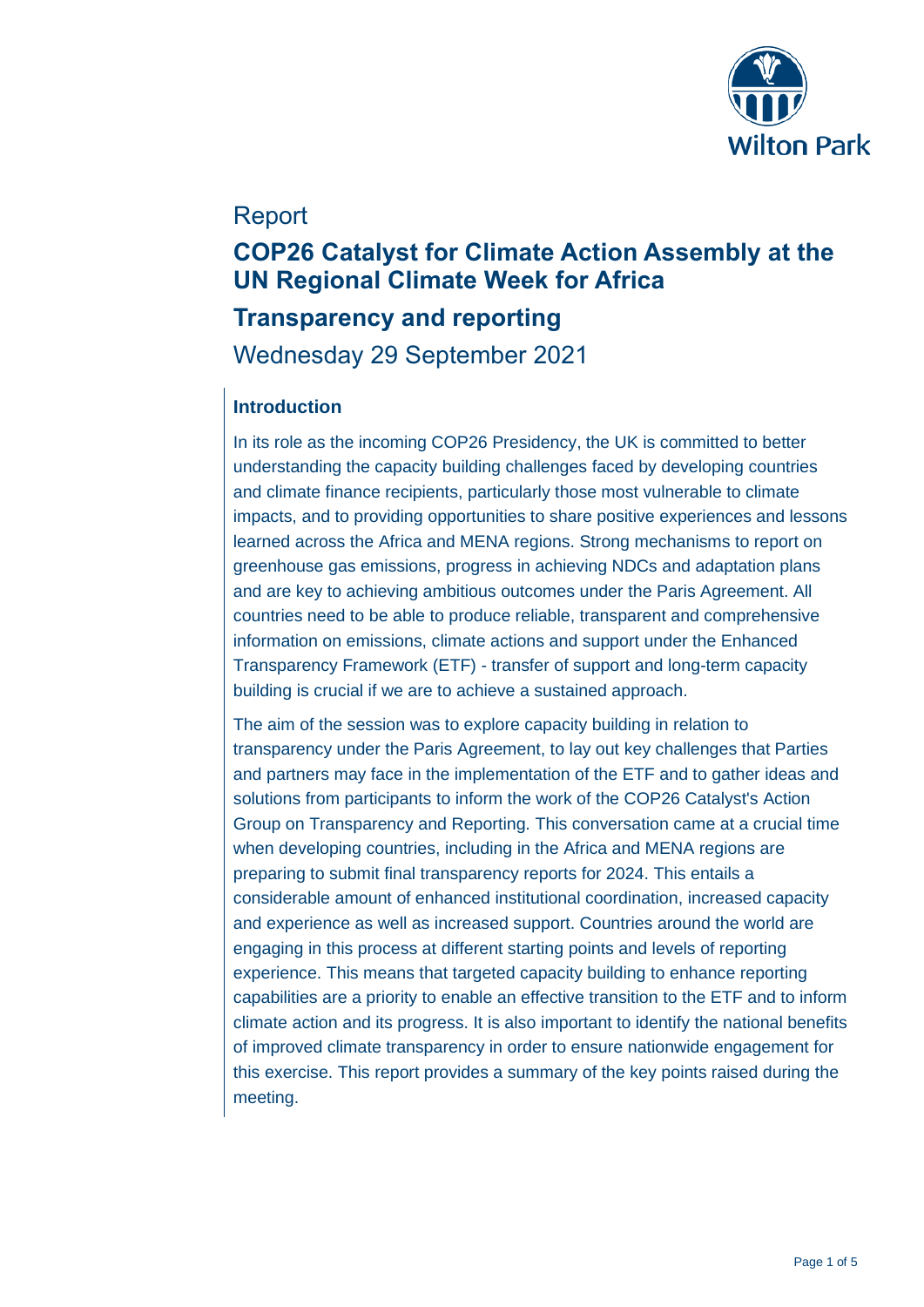#### **Capacity building for enhanced transparency and reporting: challenges and suggestions**

Panelists at the meeting discussed the following questions: What are the key capacity building challenges for transparency and reporting in Africa and MENA regions? How can countries in Africa and MENA regions build their national capacities for transparency and reporting? What support does your organisation provide that could benefit capacity building for transparency in Africa and MENA regions?

#### **Summary key points of challenges and suggestions**

The points made in this summary reflect comments made by participants, and do not indicate that consensus was reached on any particular statement.

#### **Challenges**

Many capacity building gaps in countries are addressed through a top-down, projectbased, one-size-fits-all approach. This is ineffective and unsustainable.

It is challenging for countries to have a fully functioning national monitoring and evaluation system in place, with clear institutional arrangements for data collection and reporting, and the exchange of credible data.

There is an urgent need for national ownership of climate issues. A project-based approach supported by international consultants does not encourage country ownership. Data collection on an ad-hoc, project-focused basis will not allow countries to comply with global requirements.

Efforts to integrate climate reporting into national systems take time and are very expensive.

Developing countries require a lot of training for interpretation and implementation of modalities, and guidelines for the ETF.

Robust data is needed for reporting, however when data is unavailable it needs to be created which is a challenge, and requires greater national capacity and funds.

There is an absence of technical experts at national level, and a need for a critical mass of these experts to be developed to support the process.

In some countries the value of academia is underappreciated, with sensitivities around the use of data, access to data, and issues of trust about what academia will do with the data.

#### **Suggestions for how to better build national capacity**

Effective capacity building should be considered in three dimensions: human capacity, institutional capacity and systems capacity. Move away from project-based approaches to setting up sustainable systems level arrangements.

Generate buy-in at the highest political level. Raise awareness that there are many national and international benefits to engaging with the ETF and undertake strategic capacity building to enhance decision making at all levels of government.

Embed a culture of reporting into the government structure. It takes time and must be done progressively; this way it can become a permanent feature in the government infrastructure.

Many countries invest in databases to support climate reporting, but this must be founded in sustainable systems.

As they have a legal mandate to collect and use data, countries need to make use of existing national data infrastructures and integrate climate reporting requirements into them. Focus on building upon existing structures that already have legal backing.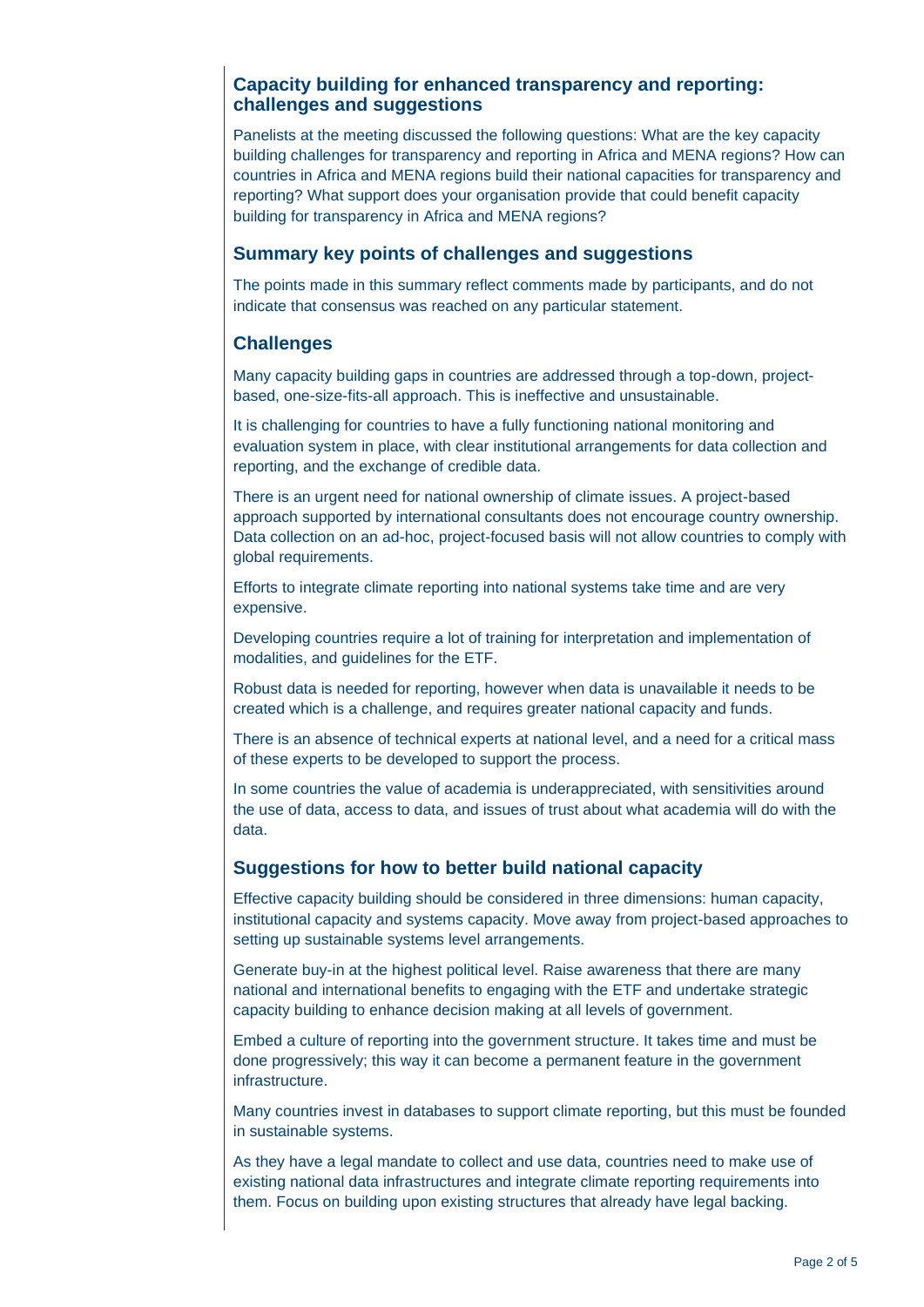Pathways for integration of data and mainstreaming reporting require careful design and must be tailor-made. Appropriate stakeholders, with clarity around roles and responsibilities must be identified and engaged.

Involve the national office that is responsible for statistics, as they have they legal mandate to adapt their infrastructures. Also, involve the private sector as they manage the data at facility level.

It is important that the process and the framework of data collection and reporting is open to allow different stakeholders to participate including civil society organisations and the private sector. Inclusive approaches that empower women and youth to participate in the reporting framework are crucial. Donors are called upon to support youth initiatives to enhance participation.

Countries should create a solid base for data collection and reporting work in national universities because all climate-related issues should be integrated into national systems. Universities can undertake regular training and teaching, with students graduating on specific thematic areas.

Raise awareness of the value of academia and provide a business case for why academia should be part of the Monitoring, Reporting and Verification (MRV) system in order to generate political will and overcome issues of trust.

Develop a network of qualified technical experts. Countries can create a roster of national experts, which can help resolve the problem of high staff turnover in developing countries. Wherever these professionals are, they can still contribute to the system, supported by refresher courses.

National and regional capacity building knowledge platforms for peer-to-peer learning are beneficial.

A regional MRV training centre could provide an effective solution - it would cost less for each member country to support a regional centre, and could benefit the region as a whole. South-south collaboration and learning should be encouraged. A regional focus for SIDS might be particularly useful to SIDS.

#### **Country examples**

**Ethiopia** developed a robust M&E framework to be in place across sectors and trained trainers, giving them an assignment to collect data for one year to generate the required information. Through this, people were engaged to be owners of the process.

In both the **Democratic Republic of Congo and Gabon** the US Forest Service's Central Africa Programme supported over 100 women to receive training to strengthen their integration in national M&E processes. They learnt how to contribute to the calculation and reporting of GHG inventories, took part in consultations and learnt negotiating skills.

#### **Summary of breakout group discussions**

Participants discussed some further questions in breakout groups. Points raised are summarised below.

#### **What are the key current capacity building challenges around reporting that you experience in your country?**

- Funding is needed for data collection, verification and reporting at the national level.
- There is poor access to financial resources to build the MRV system in order to report, especially for small countries with a limited budget and small populations.
- There is a lack of understanding of the issues at a high level of state.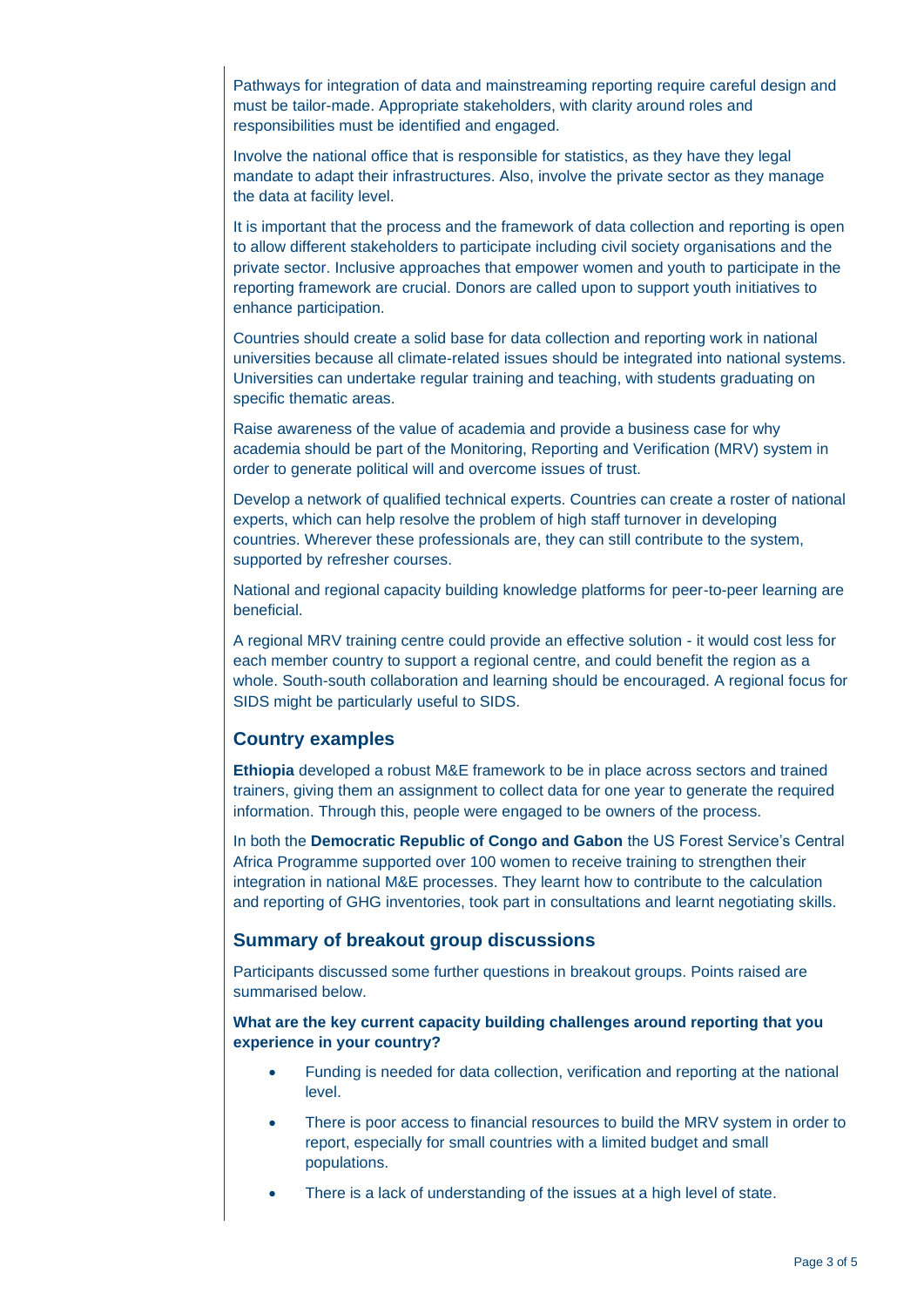- MRV is a new concept, and can be hard to understand.
- There is a lack of governmental political commitment and engagement to make the reporting process work.
- Innovative financing mechanisms can support data collection if the country is seen as a 'carbon sink'.
- Exploring how to develop innovative automated systems to use the data may help.
- Discussions around how to justify and prioritise country budget expenditure on reporting under the ETF, as well as how to make that investment sustainable.
- Institutional financial structures must ensure permanence and sustainability.
- Sometimes countries have systems in place but they are not being implemented.
- Youth groups are not always included in trainings and reporting activities. It is critical to start involving them in capacity building initiatives and engage them in the process of combating climate change.
- Statistics agencies need to play a more important role and be engaged under a legal framework.
- Several technical partners focus on one sector.
- Countries lack a critical mass of national experts on various issues relating to transparency. Consultants and expertise often comes from external sources; there is a need to emphasise training and technical expertise at the national level.
- Without research data and analysis it is hard to present evidence.

#### **What future capacity building challenges do you expect your country will experience whilst transitioning to the Enhanced Transparency Framework (ETF)?**

- There is a need to streamline reporting requirements as there are too many different elements including BTR, NC, GHG inventories, NDC implementation and adaptation communication.
- There is a need to provide support to countries' according to their priority issues and topics.

#### **What topics should the COP26 Catalyst Action Group on Transparency focus their efforts on this year, in order to support and promote capacity building in this area going forward?**

- We need to address sustainability and approach capacity building in fundamentally different ways.
- Raise awareness and support countries to establish a legal mandate for the collection and sharing of data.
- Support for peer-to-peer learning both within and between countries will help to better understand how institutionalising transparency and reporting can work well in different contexts.
- The GHC inventory network in Latin America could be a useful model for African countries to learn from each other about how to improve GHG inventory networks and methods.